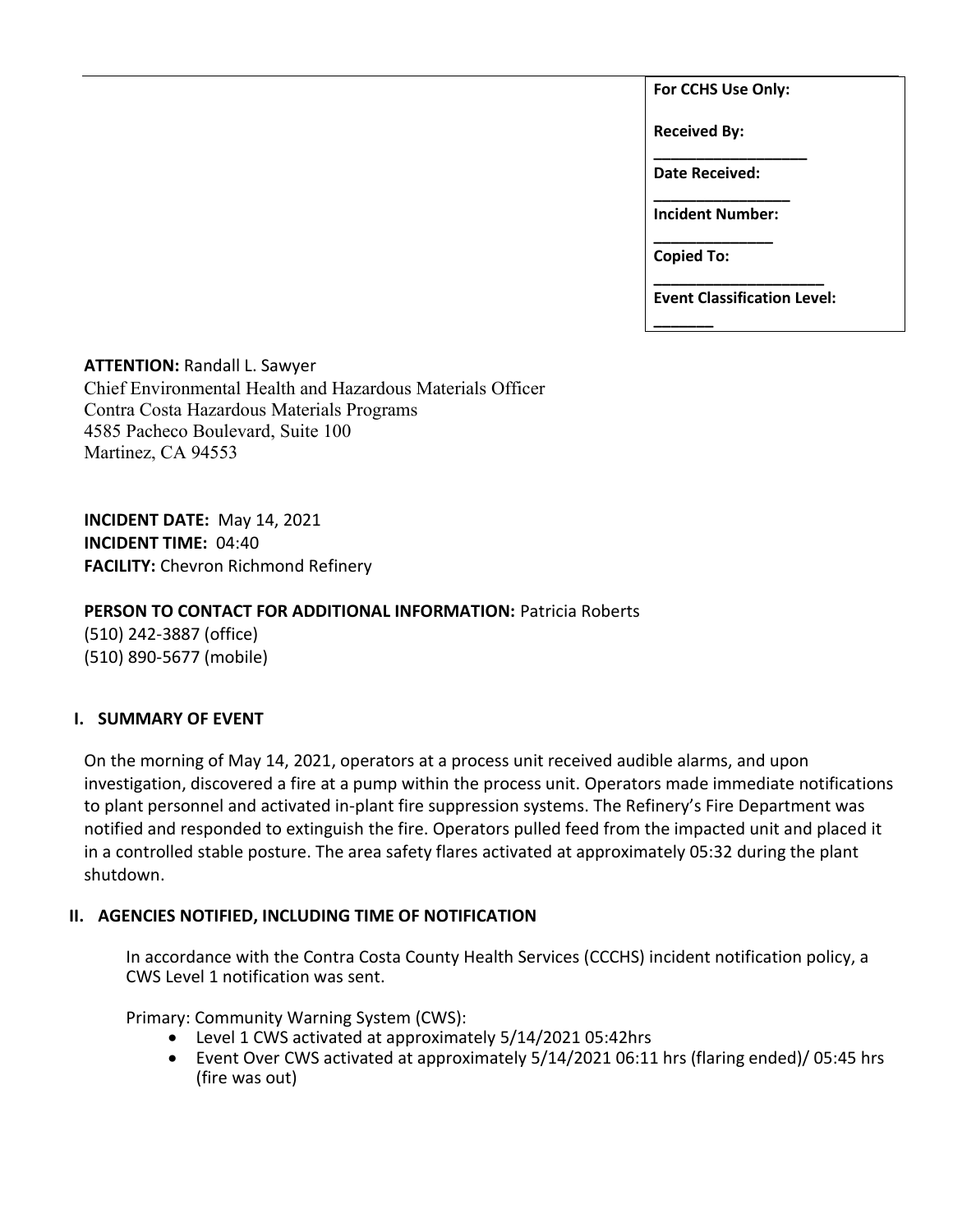Secondary: Subsequent notifications via telephone to the agencies below

| Agency                        | Person Reached          | <b>Phone Number</b> | Time            |
|-------------------------------|-------------------------|---------------------|-----------------|
| Richmond Fire/ Police Central | CFD - RFD Dispatch      | 510-223-1214        | 05/14 O450 hrs. |
| Dispatch                      | $RSL - #1796$           | 510-620-6933        | 05/14 0558 hrs. |
| Contra Costa County Health    | Paula                   | 925-335-3232        | 05:52 hrs       |
| <b>Services Department</b>    |                         |                     |                 |
| <b>BAAQMD</b>                 | Brittany                | 800-334-6367        | 05:59 hrs       |
| Contra Costa Hazmat           | Seth                    | 925-448-0006        | 06:12 hrs       |
|                               |                         |                     | 06:24 hrs       |
|                               |                         |                     | 07:16 hrs       |
| CalOES                        | Josh Glesson (Case: 21- | 800-852-7550        | 09:21 hrs       |
|                               | 2572)                   |                     |                 |

The list above does not include all representatives from all agencies

# **III. AGENCIES RESPONDING, INCLUDING CONTACT NAMES AND PHONE NUMBERS:**

At this time, we are aware of the following agencies that have responded.

| Contra Costa County Hazmat | Seth Heller | Responded at<br>0545 and<br>Requested                              |
|----------------------------|-------------|--------------------------------------------------------------------|
|                            |             | fence line                                                         |
|                            |             | measurements<br>and followed up<br>requesting 72<br>hr report out. |
| Richmond Fire Department   |             | Multiple fire                                                      |
|                            |             | engines and a                                                      |
|                            |             | hazmat team                                                        |

The list above does not include all representatives from all agencies

## **IV. EMERGENCY RESPONSE ACTION:**

Chevron Refinery fire department was notified of an active fire in a process plant, responded, and established incident command. Richmond Fire Department was called in at 4:50 for mutual aid assistance. First responder personnel conducted air monitoring and showed no measurements of concern. Fire fighters responded and the fire was extinguished by 0545.

Operators also followed emergency procedures, pulling feed from the process plant to place it in a controlled and stable posture.

## **V. IDENTITY OF MATERIAL RELEASED AND ESTIMATED OR KNOWN QUANTITIES:**

The pump process material is a fractionator bottoms gasoil stream.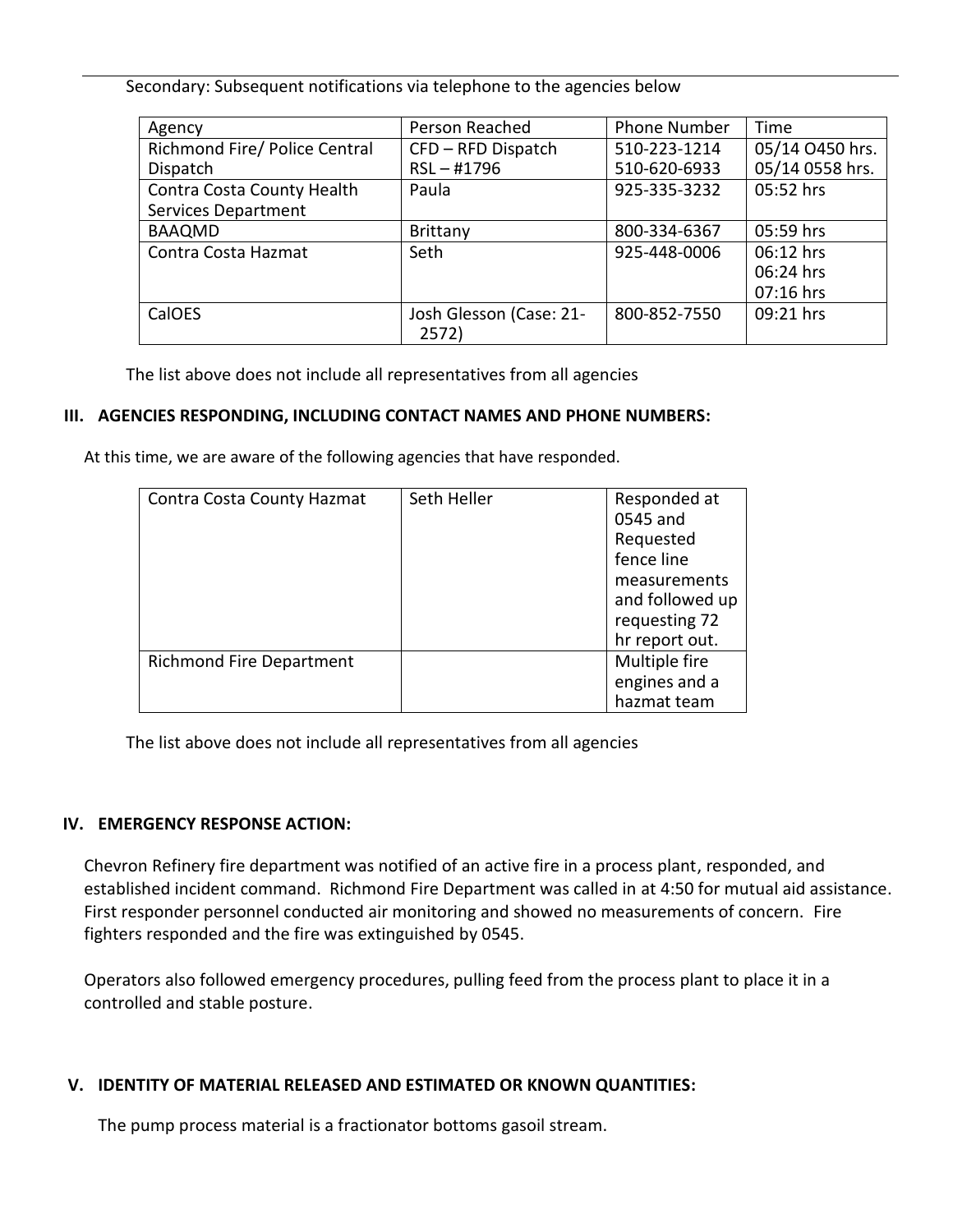Emissions from flaring associated with the event are summarized below.

|                       | Flare emissions |
|-----------------------|-----------------|
| Vent Gas Volume (SCF) | 201,897         |
| $SO2$ (lbs)           | 7.018           |

\* Flare emissions data presented herein is for the date of the flaring (5/14/2021). Estimates herein are based on currently available data. Upon further investigation and analyses, an update will be provided should a significant change of the data occur.

### **VI. METEOROLOGICAL CONDITIONS AT TIME OF EVENT: METEOROLOGICAL CONDITIONS AT TIME OF EVENT:**

| Wind Speed (mph)      | 15    |
|-----------------------|-------|
| <b>Wind Direction</b> | 128.0 |
| (degree)              |       |
| Precipitation         | 0     |
| (inches)              |       |
| Temperature (F)       | 52 F  |

Information based on data received from the Refinery's meteorological station which is located near Gertrude Street.

### **VII. DESCRIPTION OF INJURIES:**

There were no injuries associated with this event.

#### **VIII. COMMUNITY IMPACT:**

There were no regulatory exceedances based on Ground Level Monitoring data. There are no detects above known health limits based on Air Monitoring data.

#### **Ground Level Monitoring Data Summary**

|                                                            | <b>Background Prior to</b><br>and Maximum<br><b>Concentration Readings</b><br>During the Flaring |                           |                 |
|------------------------------------------------------------|--------------------------------------------------------------------------------------------------|---------------------------|-----------------|
|                                                            | Castro Street                                                                                    | Office Hill (Golden Gate) | Gertrude Street |
| $H2S$ (ppb)<br>Background<br>Avg 1-hr<br>prior to<br>event | 3.38                                                                                             | 4.86                      | 1.92            |
| $H2S$ (ppb)<br>Max.                                        | 3.71                                                                                             | 5.79                      | 2.45            |
| $SO2$ (ppb)<br>Avg 1-hr<br>prior to<br>event               | 5.46                                                                                             | 6.02                      | 1.71            |